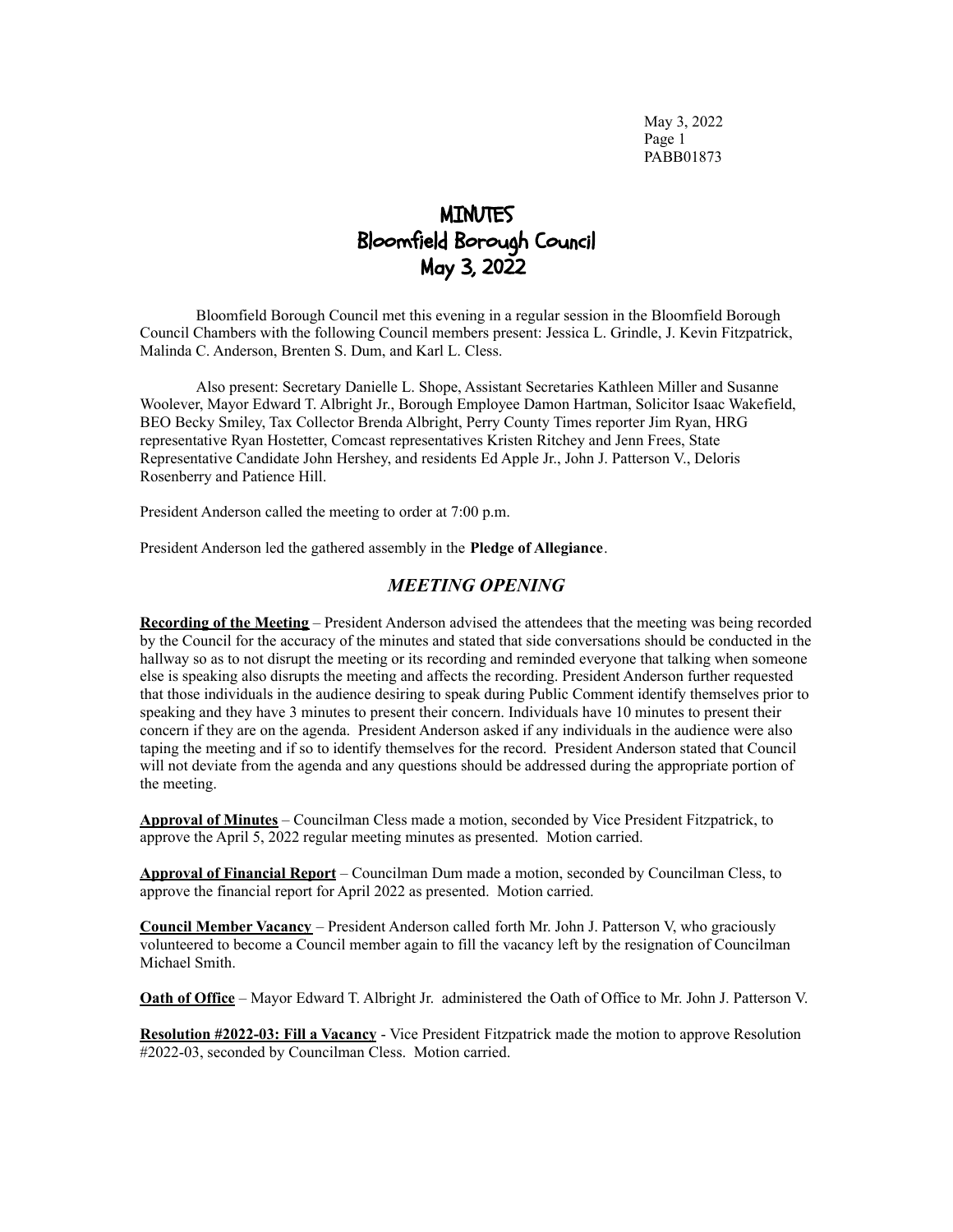May 3, 2022 Page 2 PABB01874

# *REQUESTED PUBLIC COMMENTS AND/OR PRESENTATIONS*

#### **Comcast Presentation – Jennifer Frees**

Ms. Jennifer Frees, Senior Manager of Government Affairs with Comcast, gave an informational presentation on the possible expansion of Comcast within the Borough. With Ms. Frees is Ms. Kristin Ritchie who is also a Senior Manager of Government Affairs with Perry County being within her footprint. They are asking Council to consider signing a cable franchise with Comcast to provide services, right now, to a portion of Bloomfield Borough. Ms. Frees explained various programs available and why only a portion of the Borough at this time would be considered. (109 residents and 19 businesses at this time and it would be all aerial.) Discussion followed with questions and answers. More discussion will be necessary before a decision is made. President Anderson suggested they host an informational session for the borough residents. Comcast has a team who can do this.

Ms. Jennifer Frees will work with Solicitor Wakefield directly.

# *PUBLIC COMMENTS AND/OR PRESENTATIONS*

**Deloris Rosenberry, Patio Court,** had questions about the letter she received from the Borough about zoning. Her biggest concern is about the lots that need to be developed. Vice President Fitzpatrick addressed the zoning issue. He stated the recommended changes in the zoning ordinance will not affect the properties at Patio Court in any way except they may give the owners more flexibility. They are zoned A1 which is agriculture. They are proposing they be changed to R3 (residential). The remaining 8 lots are owned by Lisa Fraker and she is planning on selling them to a developer out of Ickesburg, but there have been no land development plans submitted to the Planning Commission or the Borough with regard to those lots at this time. Ms. Rosenberry also commented about the property lines in Patio Court being a mess. When she bought her property they were told differently. President Anderson suggested she and other residents write down their questions and bring them before Council at the public hearing to be held June 2, 2022 at 7 p.m. in Council Chambers to discuss any questions. Ms. Rosenberry also had questions about the drainage on her property. Solicitor Wakefield stated her pipes etc. are privately owned. This was done in the 1980's by Mr. Thebes, but they are still her responsibility since they have not been signed over to the Borough like the roads were.

### *MONTHLY REPORTS*

**Solicitor's Report –** Solicitor Wakefield stated he submitted his formal report to Council and unless there were any questions he would defer to that report.

**Mayor's Report** – Mayor Edward T. Albright Jr stated Ms. Smiley is doing a good job going around town getting a lot of the wayward residents to clean up their yards and the front of their houses. The Square is looking good and he put up the veteran banners. The County put in LED lighting around the Monument. The County is replacing some bushes in front of the Courthouse.

Mayor Albright brought up the Gusler Alley issue again. A resident has placed concrete blocks in the middle of the alley to close it off. President Anderson stated Council must do more research on this issue because several terms have been used to describe this situation, vacated, abandoned and amended. Vice President Fitzpatrick, Solicitor Wakefield and Zoning Officer Smiley have looked at this and they will do the research to resolve this issue once and for all.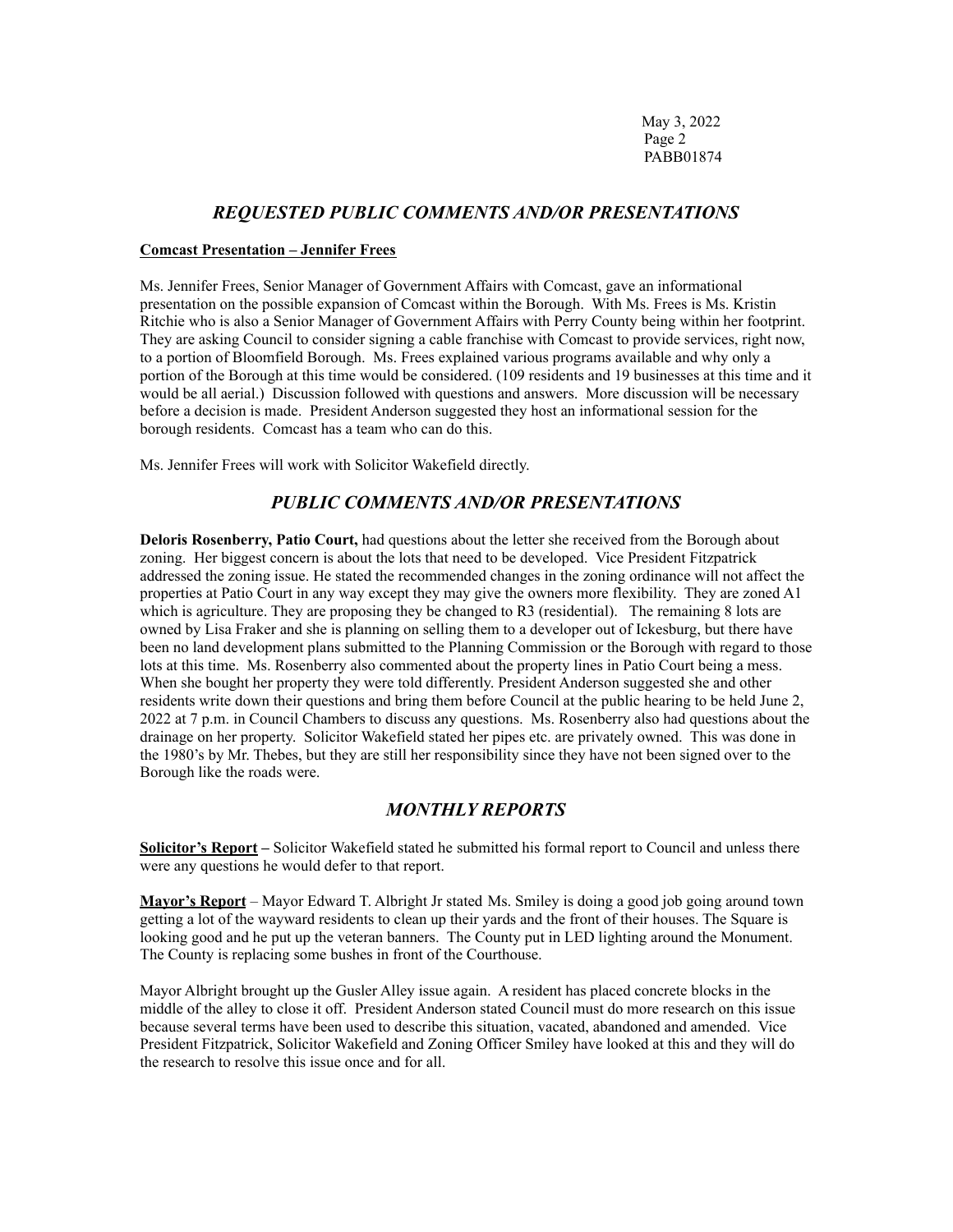May 3, 2022 Page 3 PABB01875

Solicitor Wakefield stated if the alley was truly vacated then the blocking of the alley would be a private issue between the three property owners. If it was never actually vacated, then it could be a Borough issue. More discussion followed.

P**arking Officer Report** – Mayor Albright stated there were 7 tickets issued in April with 1 still unpaid.

**Enforcement Report** – BEO Smiley reported she is concentrating on getting the town cleaned up in 2022. Utilizing the May 14th Clean Up Day, she made a list of properties that could benefit from a cleanup. She reached out to the residents and spoke to either the landlord or owner telling them about the cleanup day and taking junk for free. She received positive feedback. After May 14, if these issues are not resolved she will be issuing these properties letters.

President Anderson thanked Ms. Smiley and Mr. Hartman for helping with the Borough Building clean up day.

### **BEO Report – Becky L. Smiley** -

For the complete detailed BEO report, see the Borough Enforcement Officer Monthly Report on file in the Borough Office.

**Planning Commission Report** – Vice President Fitzpatrick stated Chapter 26, which are the Zoning Ordinances, have gone under significant revision and updates. There are several properties in the Borough that have not been properly zoned since the mid-seventies. Corrections are being made. These are being advertised in both the papers and the website. June 2, 2022 there is a public hearing at 7 p.m. in Council Chambers to discuss these changes. President Anderson asked all of the Council to attend this meeting.

**FEMA/PEMA Report** – Councilman Cless stated he received several invitations for classroom instruction and webinars, but he could not participate. He forwarded these to BEO Smiley.

**Water Authority Report** – Mayor Edward T. Albright Jr. reported they have finally reached an agreement with Talmudic about the water. They received their first payment for the tapping fee and the fee for the pump station. The generator has been ordered. There is no date for the installation of the pump. They are in need of another water operator and a new secretary.

**PCBA/COG** – Councilman Cless reported he received a letter from the State Association of Boroughs regarding an amendment they want to add to their constitution to invoke emergency powers during a state/federal disaster declaration. He does not know how this will impact the Borough. Solicitor Wakefield has not heard about this either.

**Zoning/Permit Officer's Report –** Zoning Officer Smiley reported no permits were issued in the month of April, but she fielded many calls. She attends the Planning Commission meetings so she understands Chapter 26 ordinances. She and Councilman Cless spent two months organizing zoning files.

**Capital Tax Collection Bureau Report** – no report.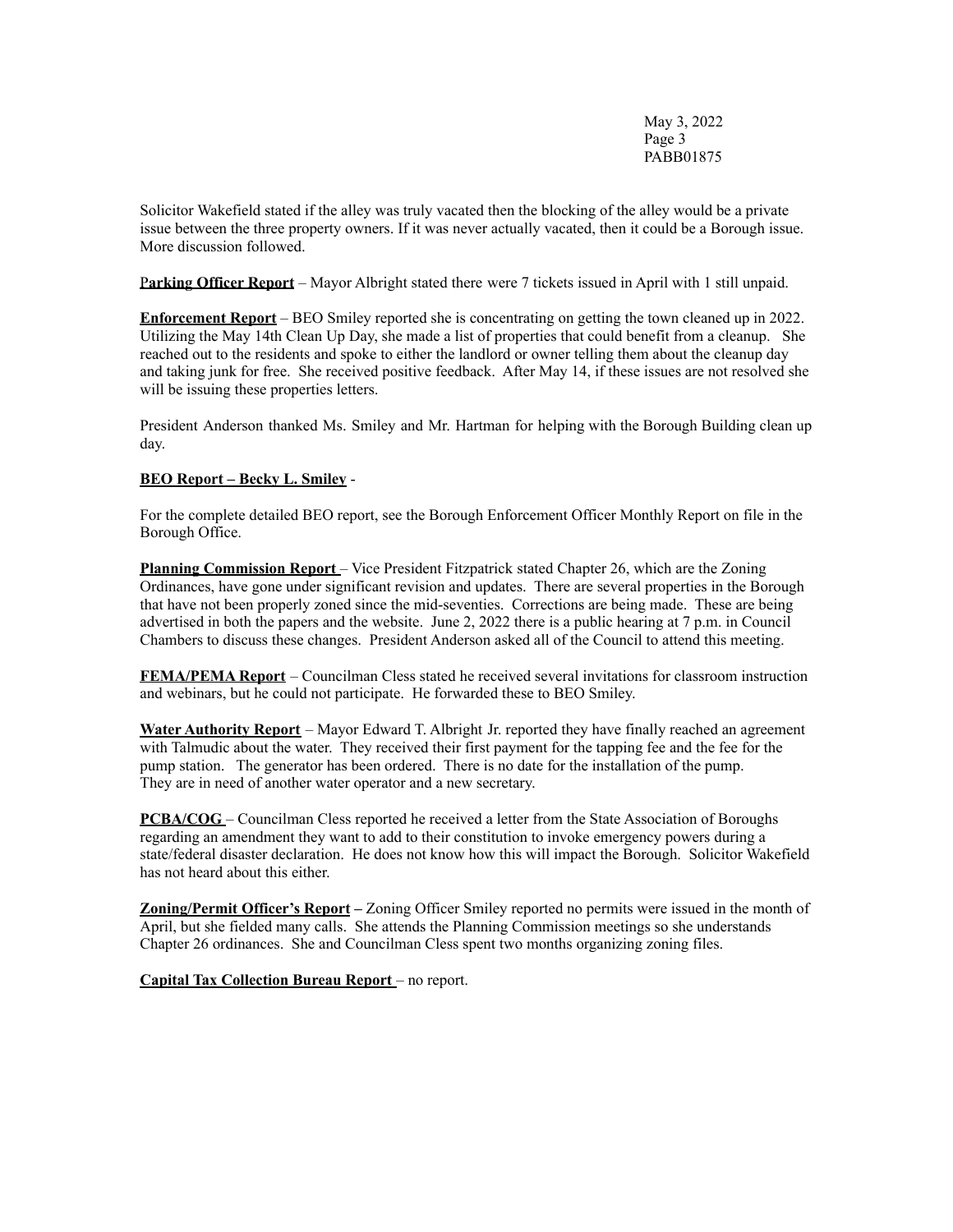May 3, 2022 Page 4 PABB01876

### *ADMINISTRATIVE*

#### **Announcements and Correspondence** –

#### **New Email Address**: [bloomfieldborough@gmail.com](mailto:bloomfieldborough@gmail.com)

**Statement of Financial Interest** – Due to the office by April 6, 2022. President Anderson stated there are still two previous Council members who have not submitted their statements. Solicitor Wakefield believed it would be fine but he will look into this matter. Secretary Shope will reach out to these individuals one more time.

**Dumpster for Recycling** - Borough employee Mr. Hartman stated they have been looking around for a recycling program for the Borough. Sylvester's Services will provide a dumpster. Everything would be co-mingled with the exception of paper and cardboard. It would be \$150.00 per haul, plus \$150.00 per ton. The question is how to set this up. CCD is not reliable. One question is does Sylvester's have lockable tops on the dumpster. Concerns are the method of control for Borough residents only. Discussion followed. This project is still in the "fact gathering" mode.

# *RIGHTS OF WAY & UTILITIES*

**Rights of Way & Utilities Committee Report** – Vice President Fitzpatrick stated there was not much to report except for the paving in Patio Court. Vice President Fitzpatrick allowed Mr. Hostetter to report on this. The Penn Bid project for the 2022 paving went out to bid last Thursday. The bid opening will be May 31, 2022. They expect to have a recommendation to award in front of Council at the June 7, 2022 meeting. This includes all the paving and the ADA improvements at Apple Street and the signals at the school. The second grant includes paving Patio Court. Signage for Barnett, Church and Apple Streets is on hold.

**Administrative Committee Report –** Councilman Cless stated he and the zoning officer organized the zoning office filing system. Mr. Cless had a commercial lease notice developed for the new room in the Borough Building to be advertised for placement in the paper. He read it to the Council. Vice President Fitzpatrick made the motion to approve the lease notice for submission to the paper, second by Councilman Dum. Motion carried.

**Aesthetics Committee Report** – Councilman Dum spoke to Mondie Cunningham. She has the flowers ordered for the Square. They will be planted after Mother's Day. Councilman Dum thanked Mayor Albright for putting up the veteran flags. Councilman Dum received a phone call from the resident at 301 Veterans Drive about trimming their trees and Councilman Dum gave him the go ahead.

# *FINANCE, INSURANCE, & SAFETY*

**Finance, Insurance & Safety Report** – Vice President Fitzpatrick had nothing to report. Councilman Patterson will be taking over as chairman of this committee.

**Grants** – Vice President Fitzpatrick stated he is working with Penn Strategies to see if they can access other grants. He is meeting with Tri-County May 11, 2022 to get all the existing projects in the Borough into the comprehensive plan for the County.

President Anderson asked where the bid for the roof stands. Solicitor Wakefield stated they were exploring some additional options through CoStars. Mr. Hartman asked if Council should pursue the CoStar purchase